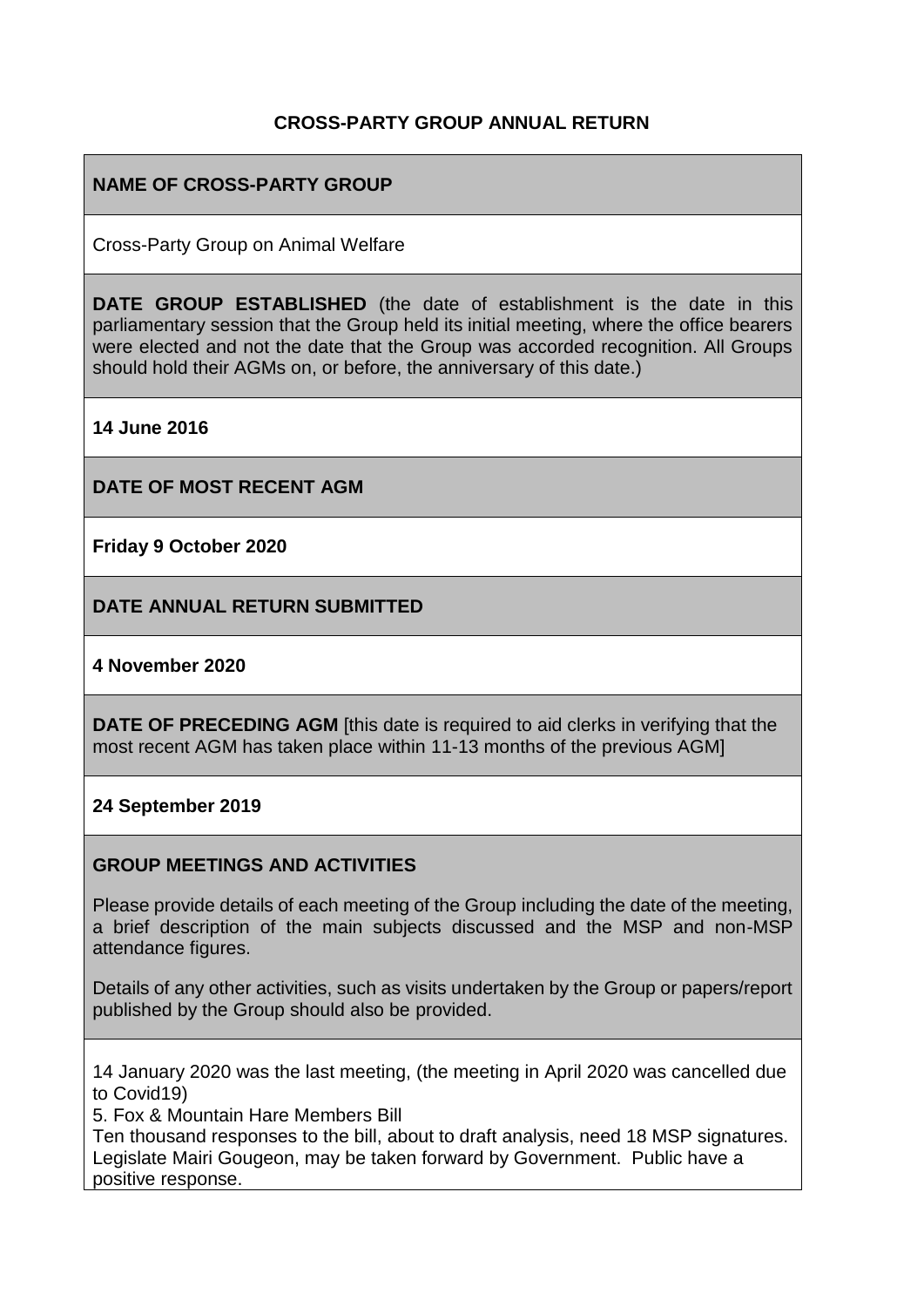| Attendees-                              |                                                 |  |
|-----------------------------------------|-------------------------------------------------|--|
| <b>Christine Grahame MSP (Convener)</b> |                                                 |  |
| Colin Smyth MSP (Deputy Convener)       |                                                 |  |
| Alison Johnstone MSP (Deputy Convener)  |                                                 |  |
| <b>Elspeth Stirling</b>                 | Cat Neutering Campaign,                         |  |
| <b>Andy Swinburne</b>                   | Naturewatch Foundation,                         |  |
| Gillian Docherty                        | Scotland Against Greyhound Exploitation (SAGE), |  |
| Jaqueline Brown                         | SAGE & Scottish Greyhound Sanctuary,            |  |
| John Burns                              | World Horse Welfare,                            |  |
| Leanne McPake                           | World Horse Welfare,                            |  |
| Patricia Saluja                         | U of Aberdeen School of Law,                    |  |
| Sarah Dolman                            | Whale and Dolphin Conservation,                 |  |
| <b>Ben Parker</b>                       | Battersea Cat & Dog Home,                       |  |
| Eve Massie                              | OneKind,                                        |  |
| <b>Romaine Pizzi</b>                    | BVA,                                            |  |
| Libby Anderson                          | OneKind,                                        |  |
| Zofia Bekas                             | U of Edinburgh BSAS,                            |  |
| <b>Tricia Colville</b>                  | BVA/BSAVA,                                      |  |
| Karen Gray                              | Advocates for Rabbit Welfare,                   |  |
| Rhona O'Malley                          | Advocates for Rabbit Welfare,                   |  |
| Adam Reed                               | U of St Andrews,                                |  |
| <b>Henry Northmore</b>                  | Edinburgh Dog & Cat Home,                       |  |
| Claire Wilson - Leary                   | Dogs Trust.                                     |  |

#### 6. Environment Questions

Ministers support time for legislation to discuss hunting, caveat regarding Brexit, 14 mths left, previous legal constricts 1-3 to happen in 14mths

### 7. Greyhounds

Environment Committee re greyhounds petition committee "is it relevant to the bill" Committee evidence on the issue timetabled in, update needed from Greyhound Board with regard to animal health and welfare not economic grounds.

SAGE Petitions Committee want to close the petition, will give evidence, first time for the petition, help for private sessions revealed.

Majority in favour of a ban section 26 Act, raise public awareness and Charities to push for National Campaign

Refer to Public petitions, need Members Debate.

Flapper Track

8. Roundtable on Wildlife Crime

Work needing done on wildlife crime & grouse moors to include REVIVE.

9. Welfare of Dogs Scotland Bill

Drafted, push Government for database for central, licenced breeder to wait 8 weeks for release, private breeders to be added. Litters to be reduced from 5 to 3 per year, Legislation by the end of session - must be registered on central data base and micro chipped

Act of Parliament if answers still to be found, end of Feb not Nov as not to fail.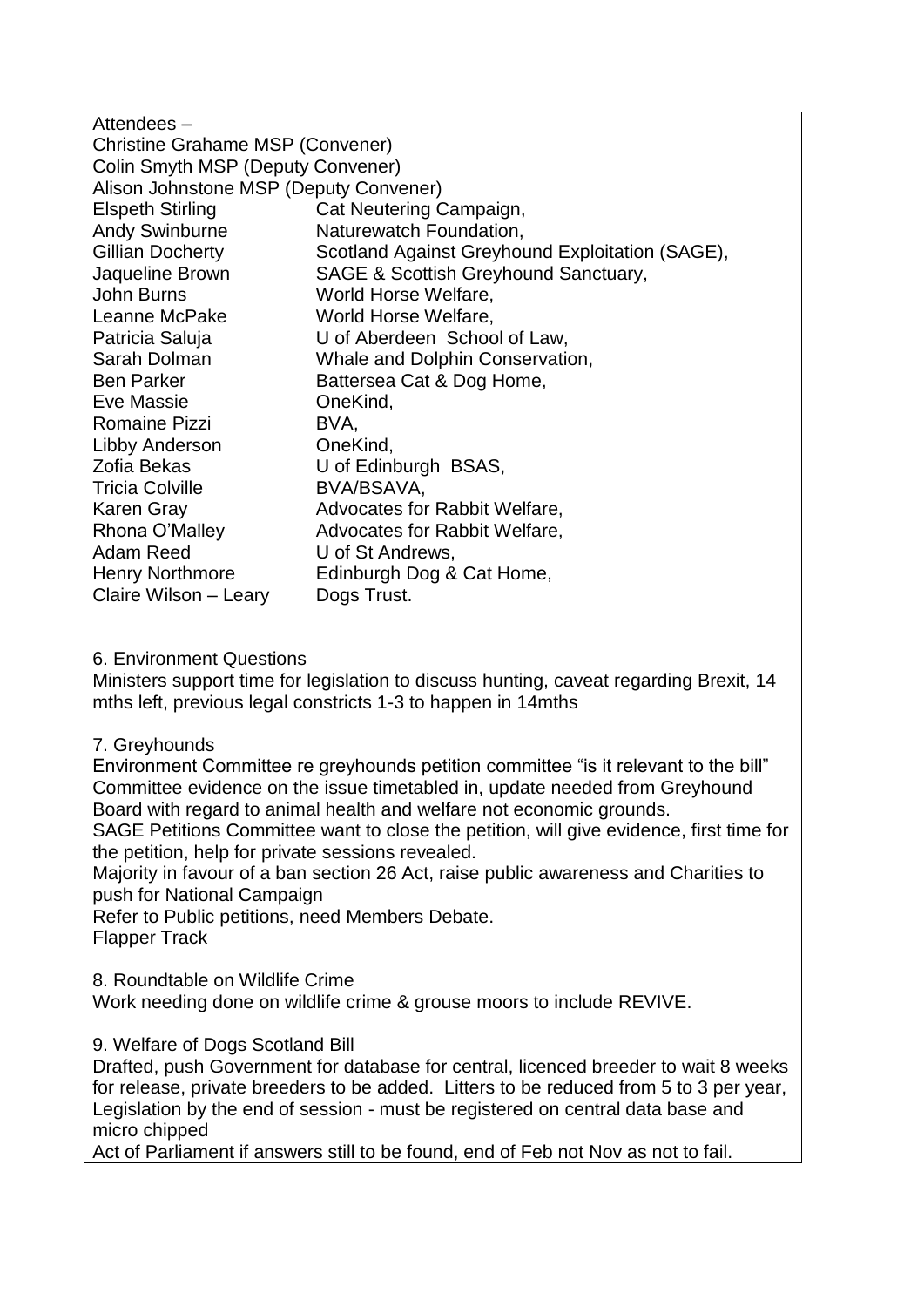Bill to prevent the sale of puppies on Gumtree and puppy farms, must be KC registered.

Edinburgh Cat & Dog Home wants microchip updated when pet changes hands. 1 payment for Registration and chipping.

10. Stink Pits

Must be banned not legislated on, not political, Mairi Gougeon sympathetic.

11. Bull Calves

£60.000 Govt incentive to keep calves with their mothers and not to send abroad.

12. Rabbit Welfare Consultation to take place on April 16, work is progressing.

13. Microchipped Horses

Established in 2009 for foals, there is an Equine National Data Base, numerous companies offer microchipping but Wetherby's hold the data base.

14. Petition on Cat Neutering

Elspeth gave update, Trap Neuter Return works but not on its own, Public Petitions Committee no decision yet, no date set. Petitions Committee stated experts had given serious evidence and a serious welfare issue had been raised. Pursue the Committee to step towards legal requirement for Microchipping before Neutering?

15. Australia Write to Australian PM re; Animal Welfare.

# **MSP MEMBERS OF THE GROUP**

Please provide names and party designation of all MSP members of the Group.

Alison Johnstone Green Party

Gail Ross SNP

Christine Grahame SNP

Colin Smyth Labour

Alex Cole-Hamilton Liberal Democrat

Emma Harper SNP

Rona Mackay SNP

Miles Briggs Conservative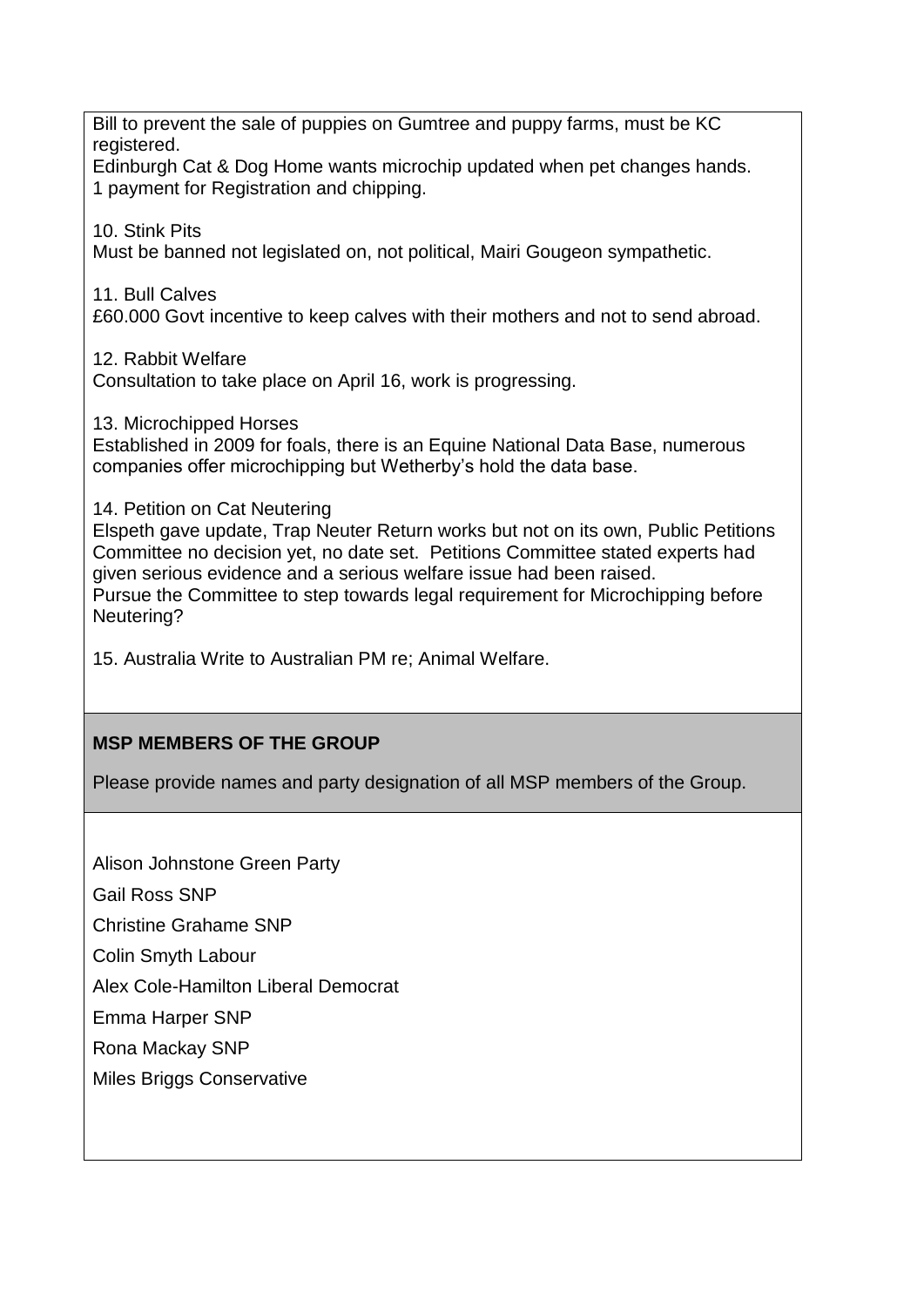# **NON-MSP MEMBERS OF THE GROUP**

For organisational members please provide only the name of the organisation, it is not necessary to provide the name(s) of individuals who may represent the organisation at meetings of the Group.

| <b>Individuals</b> | Emma McKenzie<br><b>Christine Nevin</b><br><b>Edna Elliot-McColl</b><br>Dr Elspeth Stirling<br>Seonaig Johnston<br>Jane Stirling<br><b>Romain Pizzi</b><br><b>Elaine Henley</b><br><b>Tracy Lygo</b><br>George Leslie<br><b>Nigel Miller</b><br>Allan Sim |
|--------------------|-----------------------------------------------------------------------------------------------------------------------------------------------------------------------------------------------------------------------------------------------------------|
| Organisations      | <b>Advocates For Rabbit Welfare</b><br><b>Advocates For Rabbit Welfare</b><br><b>Animal Aid</b>                                                                                                                                                           |
|                    | Animal and Plant Health Agency<br><b>Animal Concern Advice Line</b>                                                                                                                                                                                       |
|                    | <b>Animal Welfare Foundation</b>                                                                                                                                                                                                                          |
|                    | <b>Association of British Riding Schools</b>                                                                                                                                                                                                              |
|                    | <b>Battersea</b><br><b>Blue Cross</b>                                                                                                                                                                                                                     |
|                    | <b>Borders Pet Rescue</b>                                                                                                                                                                                                                                 |
|                    | <b>Born Free Foundation</b>                                                                                                                                                                                                                               |
|                    | British Association of Shooting and Conservation                                                                                                                                                                                                          |
|                    | <b>British Deer Society</b>                                                                                                                                                                                                                               |
|                    | <b>British Egg Industry Council</b>                                                                                                                                                                                                                       |
|                    | <b>British Horse Society</b>                                                                                                                                                                                                                              |
|                    | <b>British Small Animal Veterinary Association</b>                                                                                                                                                                                                        |
|                    | <b>British Veterinary Association</b>                                                                                                                                                                                                                     |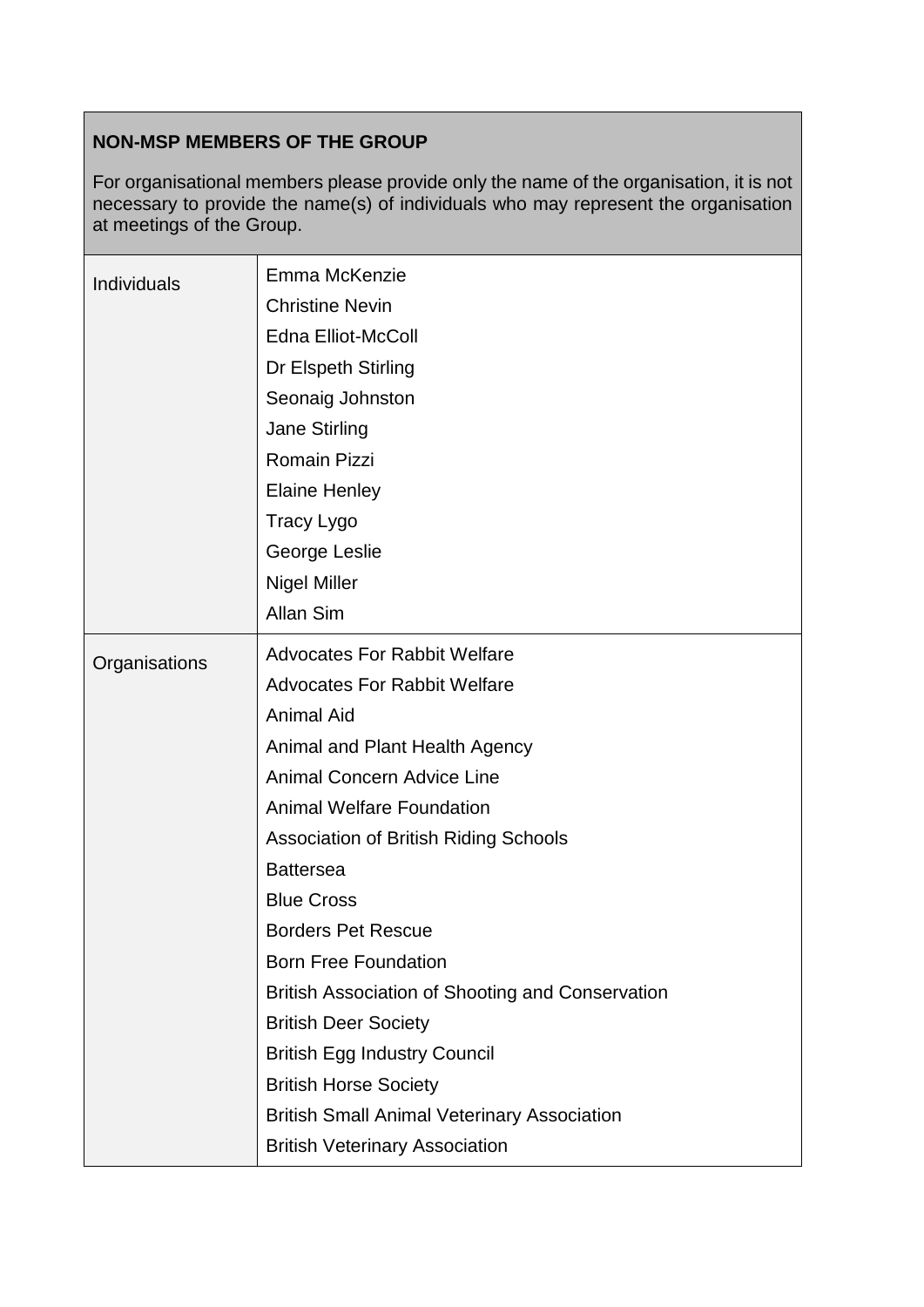| <b>Cats Protection</b>                                              |
|---------------------------------------------------------------------|
| <b>Compassion in World Farming Volunteer Group</b>                  |
| Dog Theft Facebook Group                                            |
| Dogs Trust                                                          |
| Edinburgh Dog and Cat Home                                          |
| <b>Edinburgh Napier University</b>                                  |
| <b>Fostering Compassion</b>                                         |
| <b>Horse Rescue Scotland</b>                                        |
| <b>International Fund for Animal Welfare</b>                        |
| Jeanne Marchig International Centre for Animal Welfare<br>Education |
| <b>Kennel Club</b>                                                  |
| <b>MacRoberts LLP</b>                                               |
| <b>MERC</b>                                                         |
| <b>National Wildlife Crime Unit</b>                                 |
| <b>Naturewatch Foundation</b>                                       |
| Naturewatch                                                         |
| <b>News Direct</b>                                                  |
| <b>Nourish Scotland</b>                                             |
| OneKind                                                             |
| <b>PDSA</b>                                                         |
| <b>Perth and Kinross Council</b>                                    |
| <b>Rabbit Welfare</b>                                               |
| Revive                                                              |
| <b>Greyhound Welfare</b>                                            |
| <b>SAGE Scotland Against Greyhound Exploitation</b>                 |
| <b>Scottish Government</b>                                          |
| <b>Scottish Kennel Club</b>                                         |
| <b>Scottish Parliament (CPG Clerks)</b>                             |
| <b>Scottish Racing</b>                                              |
| <b>Scottish Rural and Agricultural College</b>                      |
| Society for Companion Animal Studies                                |
| <b>SSPCA</b>                                                        |
| University of St Andrews                                            |
| West Pilton & West Granton Community Council                        |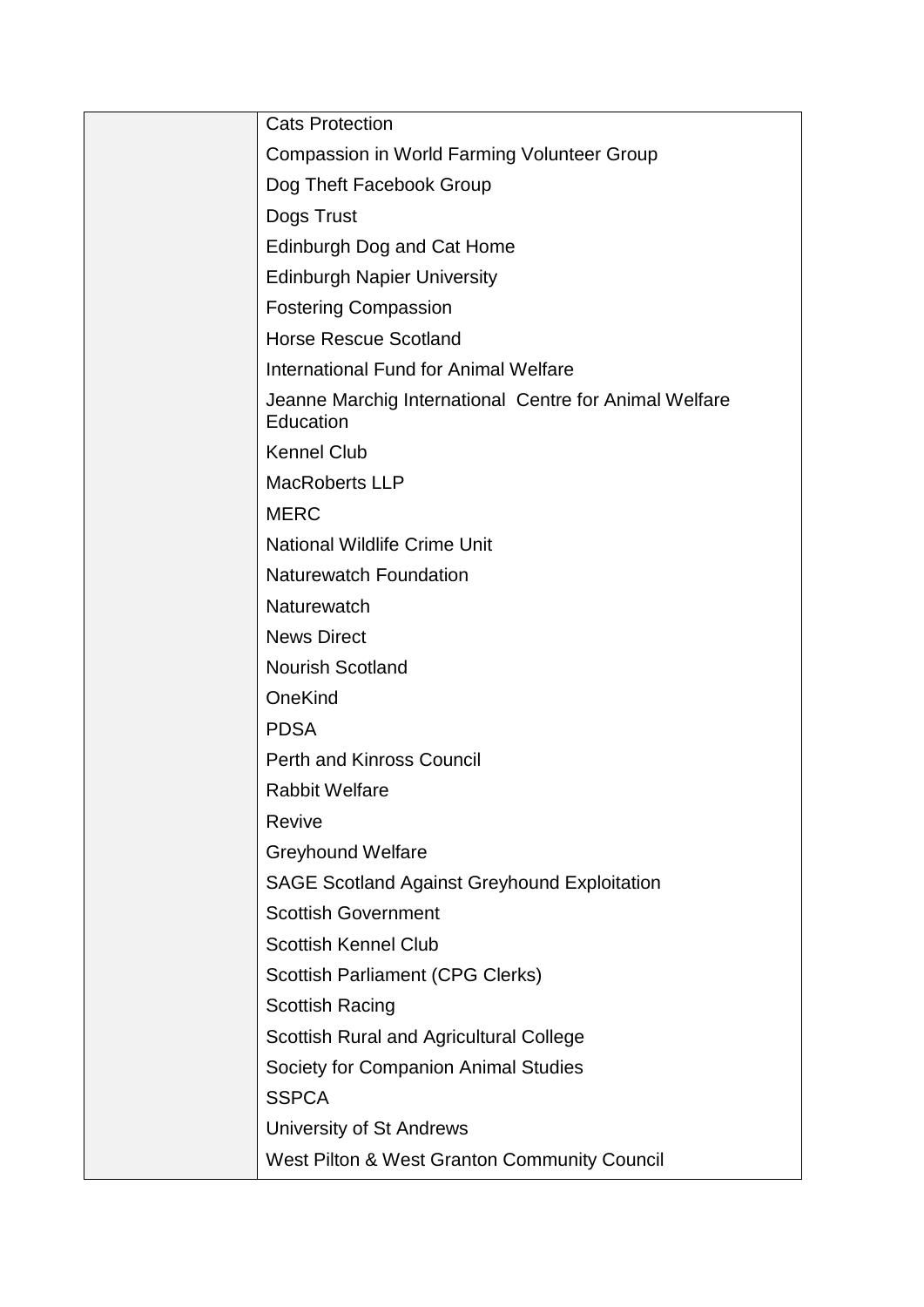| Whale and Dolphin Conservation |
|--------------------------------|
| <b>World Horse Welfare</b>     |
| <b>Battersea</b>               |
| <b>Cats Protection</b>         |
| <b>Scottish Badgers</b>        |
|                                |

# **GROUP OFFICE BEARERS**

Please provide names for all office bearers. The minimum requirement is that two of the office bearers are MSPs and one of these is Convener – beyond this it is a matter for the Group to decide upon the office bearers it wishes to have. It is permissible to have more than one individual elected to each office, for example, co-conveners or multiple deputy conveners.

| Convener               | <b>Christine Grahame MSP</b>         |
|------------------------|--------------------------------------|
| <b>Deputy Convener</b> | Alison Johnson MSP & Colin Smyth MSP |
| Secretary              | <b>Karen Coe</b>                     |
| <b>Treasurer</b>       | N/A                                  |

# **FINANCIAL BENEFITS OR OTHER BENEFITS RECEIVED BY THE GROUP**

Please provide details of any financial or material benefit(s) received from a single source in a calendar year which has a value, either singly or cumulatively, of more than £500. This includes donations, gifts, hospitality or visits and material assistance such as secretariat support.

Details of material support should include the name of the individual providing support, the value of this support over the year, an estimate of the time spent providing this support and the name of the organisation that this individual is employed by / affiliated to in providing this support.

Groups should provide details of the date on which the benefit was received, the value of the benefit and a brief description of the benefit.

If the Group is not disclosing any financial information please tick the box to confirm that the Group has considered the support received, but concluded it totalled under the threshold for disclosure (£500).  $\boxed{\phantom{a}}$